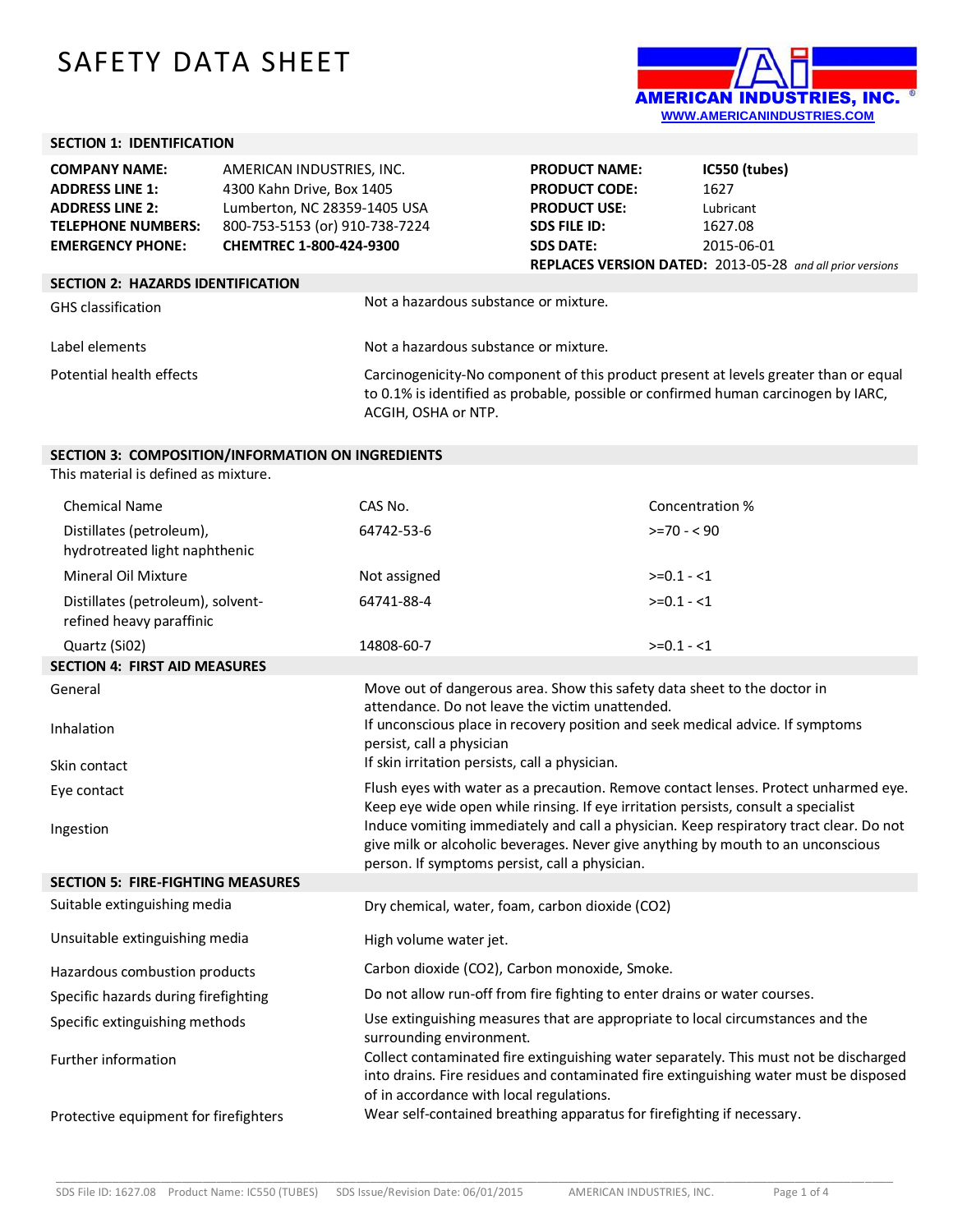| <b>SECTION 6: ACCIDENTAL RELEASE MEASURES</b>            |                                                                                                                                                                                                                                                                                                                                                                                                             |
|----------------------------------------------------------|-------------------------------------------------------------------------------------------------------------------------------------------------------------------------------------------------------------------------------------------------------------------------------------------------------------------------------------------------------------------------------------------------------------|
| <b>Environmental precautions</b>                         | Prevent product from entering drains. Prevent further leakage or spillage if safe to do<br>so. If the product contaminates rivers and lakes or drains inform respective<br>authorities                                                                                                                                                                                                                      |
| Methods and materials for containment and<br>cleaning up | Soak up with inert absorbent material (e.g. sand, silica gel, acid binder, universal<br>binder, sawdust). Keep in suitable closed container for disposal.                                                                                                                                                                                                                                                   |
| <b>SECTION 7: HANDLING AND STORAGE</b>                   |                                                                                                                                                                                                                                                                                                                                                                                                             |
| Advice on safe handling<br>Conditions for safe storage   | Do not breathe vapors/dust. For personal protection see section 8. Smoking, eating<br>and drinking should be prohibited in the application area. Dispose of rinse water in<br>accordance with local and national regulations.<br>Keep container tightly closed in a dry and well-ventilated place. Containers which are<br>opened must be carefully resealed and kept upright to prevent leakage Electrical |
| Materials to avoid                                       | installations / working materials must comply with the technological safety standards.<br>Oxidizing agents.                                                                                                                                                                                                                                                                                                 |
| SECTION 8: EXPOSURE CONTROLS/PERSONAL PROTECTION         |                                                                                                                                                                                                                                                                                                                                                                                                             |
| Components with workplace control parameters             |                                                                                                                                                                                                                                                                                                                                                                                                             |
| Personal protective equipment                            |                                                                                                                                                                                                                                                                                                                                                                                                             |
| Hand protection remarks                                  | The suitability for a specific workplace should be discussed with the producers of the                                                                                                                                                                                                                                                                                                                      |
| Eye protection                                           | protective gloves.<br>Eye wash bottle with pure water. Tightly fitting safety goggles                                                                                                                                                                                                                                                                                                                       |
| Skin/body protection                                     | Impervious clothing. Choose body protection according to the amount and                                                                                                                                                                                                                                                                                                                                     |
| Hygiene measures                                         | concentration of the dangerous substance at the work place.<br>When using do not eat or drink. When using do not smoke. Wash hands before<br>breaks and at the end of workday.                                                                                                                                                                                                                              |
| <b>SECTION 9: PHYSICAL AND CHEMICAL PROPERTIES</b>       |                                                                                                                                                                                                                                                                                                                                                                                                             |
| Appearance                                               |                                                                                                                                                                                                                                                                                                                                                                                                             |
| Physical state                                           | Gel                                                                                                                                                                                                                                                                                                                                                                                                         |
| Color                                                    | Dark Green                                                                                                                                                                                                                                                                                                                                                                                                  |
| Odor                                                     | Oily                                                                                                                                                                                                                                                                                                                                                                                                        |
| Odor Threshold                                           | Not available                                                                                                                                                                                                                                                                                                                                                                                               |
| <b>Boiling point</b><br>pH                               | Not applicable                                                                                                                                                                                                                                                                                                                                                                                              |
| Melting point/freezing point                             | Not applicable<br>Not applicable                                                                                                                                                                                                                                                                                                                                                                            |
| Flash point                                              | 204°C (399.2°F)                                                                                                                                                                                                                                                                                                                                                                                             |
| Lower and upper flammability limits                      | No data available                                                                                                                                                                                                                                                                                                                                                                                           |
| Vapor pressure                                           | $<0.01$ hPa                                                                                                                                                                                                                                                                                                                                                                                                 |
| Relative Vapor density                                   | Not available                                                                                                                                                                                                                                                                                                                                                                                               |
| Density                                                  | 1 g/cm <sup>3</sup>                                                                                                                                                                                                                                                                                                                                                                                         |
| Water solubility                                         | Negligible                                                                                                                                                                                                                                                                                                                                                                                                  |
| Partition coefficient:n-octanol/water                    | Not available                                                                                                                                                                                                                                                                                                                                                                                               |
| Auto-ignition temperature                                | Not determined                                                                                                                                                                                                                                                                                                                                                                                              |
| Thermal decomposition                                    | Not available                                                                                                                                                                                                                                                                                                                                                                                               |
| Viscosity, dynamic                                       | Not available                                                                                                                                                                                                                                                                                                                                                                                               |
| Viscosity, kinematic                                     | >10,000 mm2/s (40°C) (104°F)                                                                                                                                                                                                                                                                                                                                                                                |
| <b>SECTION 10: STABILITY AND REACTIVITY</b>              |                                                                                                                                                                                                                                                                                                                                                                                                             |
| Reactivity                                               | Stable. No decomposition of stored and applied as directed.                                                                                                                                                                                                                                                                                                                                                 |
| Chemical stability                                       | Stable under normal conditions. No decomposition of stored and applied as directed.                                                                                                                                                                                                                                                                                                                         |
| Possibility of hazardous reactions                       | No decomposition of stored and applied as directed.                                                                                                                                                                                                                                                                                                                                                         |
| Conditions to avoid                                      | No data available.                                                                                                                                                                                                                                                                                                                                                                                          |
| Incompatible materials                                   | No data available.                                                                                                                                                                                                                                                                                                                                                                                          |
| Hazardous decomposition products                         | Organic substances, carbon oxides.                                                                                                                                                                                                                                                                                                                                                                          |
| SECTION 11: TOXICOLOGICAL INFORMATION                    |                                                                                                                                                                                                                                                                                                                                                                                                             |

\_\_\_\_\_\_\_\_\_\_\_\_\_\_\_\_\_\_\_\_\_\_\_\_\_\_\_\_\_\_\_\_\_\_\_\_\_\_\_\_\_\_\_\_\_\_\_\_\_\_\_\_\_\_\_\_\_\_\_\_\_\_\_\_\_\_\_\_\_\_\_\_\_\_\_\_\_\_\_\_\_\_\_\_\_\_\_\_\_\_\_\_\_\_\_\_\_\_\_\_\_\_\_\_\_\_\_\_\_\_\_\_\_\_\_\_\_\_\_\_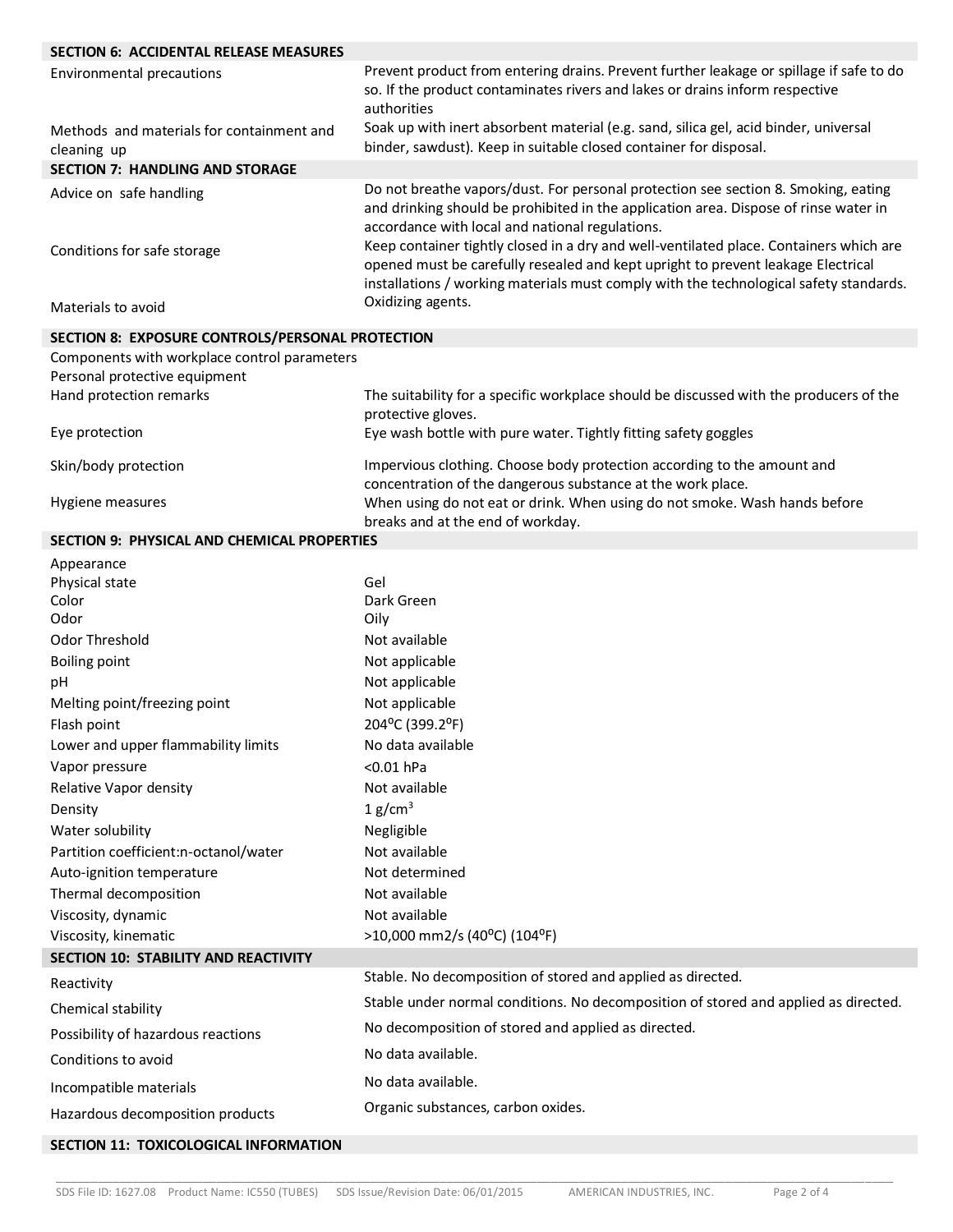| Acute toxicity<br>Skin Irritation/Corrosion<br>Serious eye damage/irritation<br>Respiratory/skin sensitization<br>Germ cell mutagenicity<br>Carcinogenicity<br>Reproductive toxicity<br>STOT-single exposure<br>STOT-repeated exposure<br>Aspiration toxicity<br>Further information<br><b>SECTION 12: ECOLOGICAL INFORMATION</b> |           | No data available.<br>No data available.<br>No data available.<br>No data available.<br>No data available.<br>No data available.<br>No data available.<br>No data available.<br>No data available.<br>No data available.                              | Not classifiable as a human carcinogen.                                                                            |            |                                                                                       |
|-----------------------------------------------------------------------------------------------------------------------------------------------------------------------------------------------------------------------------------------------------------------------------------------------------------------------------------|-----------|-------------------------------------------------------------------------------------------------------------------------------------------------------------------------------------------------------------------------------------------------------|--------------------------------------------------------------------------------------------------------------------|------------|---------------------------------------------------------------------------------------|
| Ecotoxicity                                                                                                                                                                                                                                                                                                                       |           | No data available.                                                                                                                                                                                                                                    |                                                                                                                    |            |                                                                                       |
| Persistence and degradability                                                                                                                                                                                                                                                                                                     |           | No data available.                                                                                                                                                                                                                                    |                                                                                                                    |            |                                                                                       |
| Bioaccumulative potential                                                                                                                                                                                                                                                                                                         |           |                                                                                                                                                                                                                                                       |                                                                                                                    |            |                                                                                       |
| Product                                                                                                                                                                                                                                                                                                                           |           |                                                                                                                                                                                                                                                       | Partition coefficient: n-octanol/water                                                                             |            | Remarks-no data available                                                             |
| Components: Distillates (petroleum), solvent-<br>refined heavy paraffinic                                                                                                                                                                                                                                                         |           |                                                                                                                                                                                                                                                       | Partition coefficient: n-octanol water                                                                             | log POW: 5 |                                                                                       |
| Mobility in soil                                                                                                                                                                                                                                                                                                                  |           | No data available.                                                                                                                                                                                                                                    |                                                                                                                    |            |                                                                                       |
| Other adverse effects                                                                                                                                                                                                                                                                                                             |           | No data available.                                                                                                                                                                                                                                    |                                                                                                                    |            |                                                                                       |
|                                                                                                                                                                                                                                                                                                                                   |           |                                                                                                                                                                                                                                                       |                                                                                                                    |            | 40 CFR Protection of Environment; Part 82 Protection of Stratospheric Ozone - CAA     |
| Regulation                                                                                                                                                                                                                                                                                                                        |           | Section 602 Class I Substances.                                                                                                                                                                                                                       |                                                                                                                    |            |                                                                                       |
| Remarks                                                                                                                                                                                                                                                                                                                           |           | This product neither contains, nor was manufactured with a Class I or Class II ODS as<br>defined by the U.S. Clean Air Act Section 602 (40 CFR 82, Subpt. A, App.A + B).<br>An environmental hazard cannot be excluded in the event of unprofessional |                                                                                                                    |            |                                                                                       |
| Additional ecological information                                                                                                                                                                                                                                                                                                 |           |                                                                                                                                                                                                                                                       | handling or disposal. Harmful to aquatic life with long lasting effects.                                           |            |                                                                                       |
| <b>SECTION 13: DISPOSAL CONSIDERATIONS</b>                                                                                                                                                                                                                                                                                        |           |                                                                                                                                                                                                                                                       |                                                                                                                    |            |                                                                                       |
| Disposal methods                                                                                                                                                                                                                                                                                                                  |           |                                                                                                                                                                                                                                                       |                                                                                                                    |            | The product should not be allowed to enter drains, water courses or the soil.         |
|                                                                                                                                                                                                                                                                                                                                   |           |                                                                                                                                                                                                                                                       | Dispose of in accordance with local regulations.                                                                   |            | Do not contaminate ponds, waterways or ditches with chemical or used container.       |
| Contaminated packaging                                                                                                                                                                                                                                                                                                            |           | Empty remaining contents. Dispose of as unused product. Do not re-use empty<br>containers.                                                                                                                                                            |                                                                                                                    |            |                                                                                       |
| <b>SECTION 14: TRANSPORT INFORMATION</b>                                                                                                                                                                                                                                                                                          |           |                                                                                                                                                                                                                                                       |                                                                                                                    |            |                                                                                       |
| US DOT                                                                                                                                                                                                                                                                                                                            |           |                                                                                                                                                                                                                                                       | 49 CFR (USA)-Not regulated as dangerous goods or hazardous material.                                               |            |                                                                                       |
| <b>IMDG Vessel</b>                                                                                                                                                                                                                                                                                                                |           |                                                                                                                                                                                                                                                       | Not regulated as dangerous goods or hazardous material.<br>Not regulated as dangerous goods or hazardous material. |            |                                                                                       |
| IATA (Cargo Air)                                                                                                                                                                                                                                                                                                                  |           |                                                                                                                                                                                                                                                       |                                                                                                                    |            |                                                                                       |
| IATA (Passenger Air)                                                                                                                                                                                                                                                                                                              |           |                                                                                                                                                                                                                                                       | Not regulated as dangerous goods or hazardous material.                                                            |            |                                                                                       |
| TDG (Canada)                                                                                                                                                                                                                                                                                                                      |           |                                                                                                                                                                                                                                                       | Not regulated as dangerous goods or hazardous material.                                                            |            |                                                                                       |
| <b>SECTION 15: REGULATORY INFORMATION</b>                                                                                                                                                                                                                                                                                         |           |                                                                                                                                                                                                                                                       |                                                                                                                    |            |                                                                                       |
| EPCRA-Emergency planning and community right to know act<br><b>CERCLA Reportable Quantity</b>                                                                                                                                                                                                                                     |           |                                                                                                                                                                                                                                                       |                                                                                                                    |            |                                                                                       |
| Components                                                                                                                                                                                                                                                                                                                        | CAS-NO    |                                                                                                                                                                                                                                                       | Component RQ (lbs)                                                                                                 |            | Calculated product RQ (lbs)                                                           |
| Xylenes                                                                                                                                                                                                                                                                                                                           | 1330-20-7 |                                                                                                                                                                                                                                                       | 100                                                                                                                |            |                                                                                       |
| *Calculated RQ exceeds reasonably attainable upper limit.<br><b>SARA 304</b>                                                                                                                                                                                                                                                      |           |                                                                                                                                                                                                                                                       |                                                                                                                    |            |                                                                                       |
| SARA 311/312                                                                                                                                                                                                                                                                                                                      |           | This material does not contain any components with a section 304 EHS RQ.<br>No SARA Hazards.                                                                                                                                                          |                                                                                                                    |            |                                                                                       |
| <b>SARA 302</b>                                                                                                                                                                                                                                                                                                                   |           |                                                                                                                                                                                                                                                       |                                                                                                                    |            | No chemicals in this material are subject to the reporting requirements of SARA Title |

\_\_\_\_\_\_\_\_\_\_\_\_\_\_\_\_\_\_\_\_\_\_\_\_\_\_\_\_\_\_\_\_\_\_\_\_\_\_\_\_\_\_\_\_\_\_\_\_\_\_\_\_\_\_\_\_\_\_\_\_\_\_\_\_\_\_\_\_\_\_\_\_\_\_\_\_\_\_\_\_\_\_\_\_\_\_\_\_\_\_\_\_\_\_\_\_\_\_\_\_\_\_\_\_\_\_\_\_\_\_\_\_\_\_\_\_\_\_\_\_